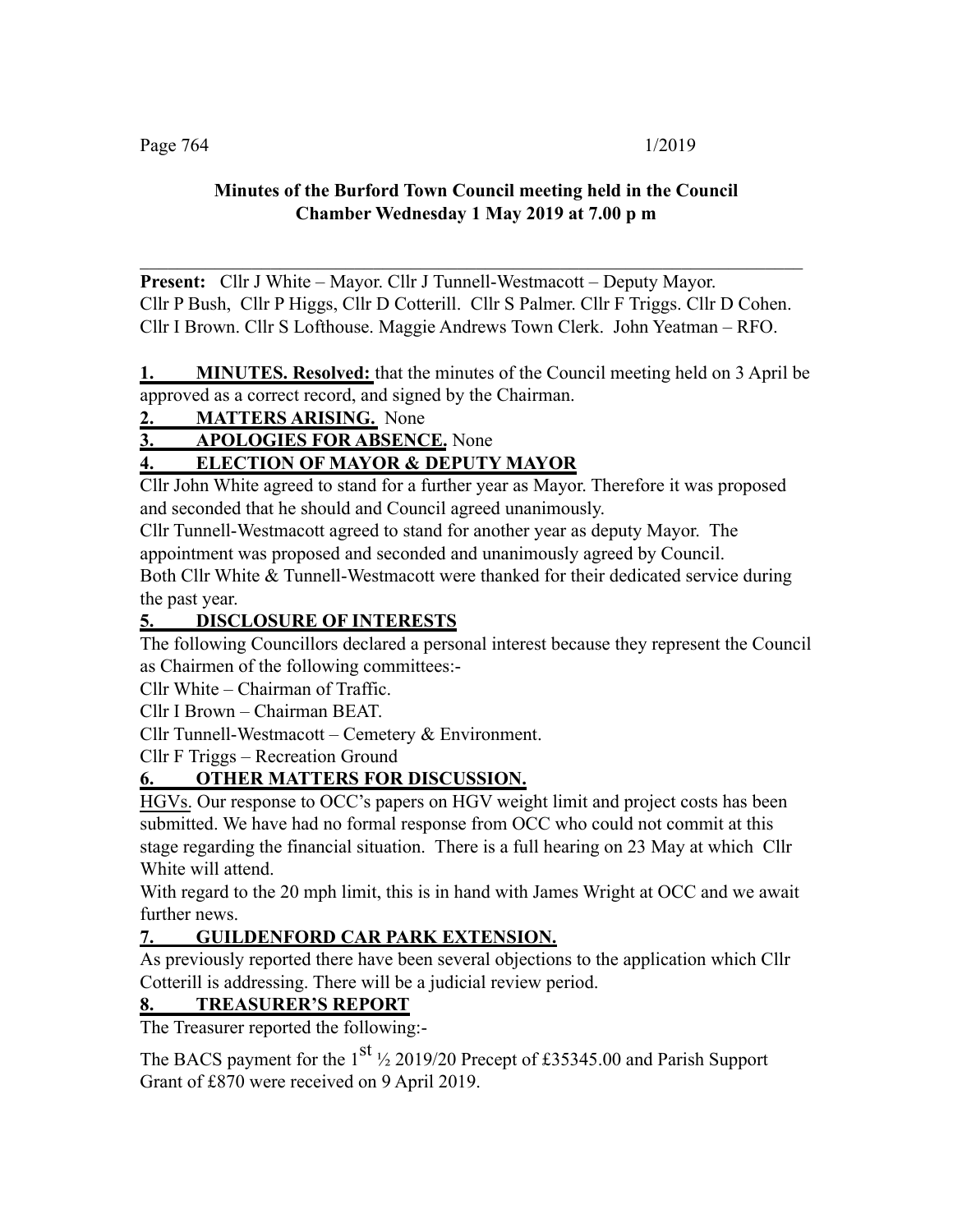The BACS payment for the VAT reclaim for the  $2<sup>nd</sup>$   $\frac{1}{2}$  of £2240.42 was received on 23 April 2019.

Page 765

The Annual Governance and Accountability Return (AGAR) Internal Audit for 2018/19 was undertaken by Mr Don Griffin on 26 April 2019 – no problems were reported. AGAR Annual Governance Statement 2018/19 (Section 1) previously circulated and all points discussed. The statement was approved.

AGAR Accounting Statements 2018/19 (Section 2) previously circulated. After discussion the statements were approved.

The 2018/19 unaudited statements and the notice of Public Rights will be posted on the website.

The Pension Regulator re-declaration of Compliance was completed on 24 April 2019.. Payments as listed:-

#### **Council account.**

| Mrs Andrews                        | 899.40  |
|------------------------------------|---------|
| <b>HMRC</b>                        | 512.35  |
| J Yeatman                          | 461.37  |
| <b>Nest Pension</b>                | 66.08   |
| Mr & Mrs Dadge                     | 106.73  |
| David Buckland                     | 1247.20 |
| <b>BT</b> Business bill            | 141.73  |
| Margaret Johnson                   | 119.27  |
| A.K. Timms                         | 82.62   |
| Petty Cash                         | 25.00   |
| The Bridge donation                | 10.00   |
| Chubb Fire final payment           | 33.66   |
| Stocksigns Ltd (speed signage)     | 2258.40 |
| BT broadband package               | 232.78  |
| The above were passed for payment. |         |

**9. MAYOR'S REPORT.**None

# **10. WODC REPORT . CLLR COTTERILL.** None

### **11. O.C.C. REPORT CLLR N FIELD JOHNSON.** None

### **12. CORRESPONDENCE.** None

**13. COMMITTEE REPORTS**

**Planning.** The following plans were discussed and our comments sent to WODC. 19/00835/LBC. 135 The Hill. Internal alterations to create new bedroom. No objection. 19/01084/LBC. Plum Tree Cottage, 18 Witney Street. Alterations to roof following enforcement notice as not built to plan. Council agree the enforcement decisions but would ask that the internal alterations are also inspected

19/00916/HHD. 2 Burford Hill Mews. Addition of entrance canopy and insertion of roof light to front elevation. No objection.

Enforcement notice. Alleged breach - unauthorised signs at 1 Orchard Rise.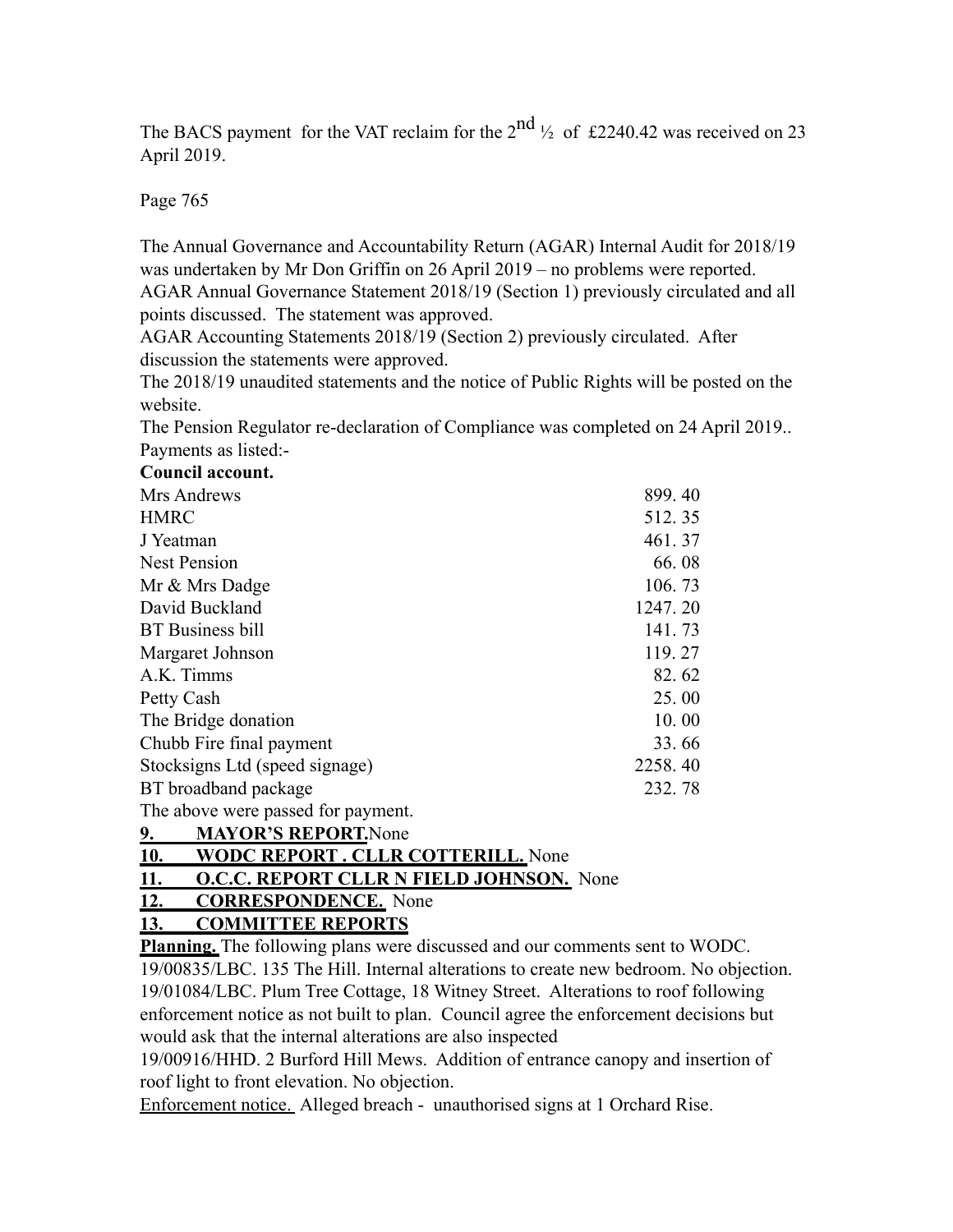Page 766

### **Pavilion.** None

**Recreation Ground**. Pittaway Fencing Ltd will be working on playground repairs and replacement of the A40 gate as soon as possible.

The football team has been given a 2 mtr mower for cutting the pitches. The mower will need to be housed. Further discussions required but Council agreed in principle to the housing of the mower. If there is adequate space, the steel container to be used. **Environment.** Work at Church Green continues so as to deter motorists parking on and eroding the green.

A letter has been received from a resident regarding the erosions of verges generally. This will be addressed more fully at the AGM meeting on 2 May.

**The Cemetery**. More spring bulbs will be planted along the driveway.

The grave stones in the St John the Baptist churchyard for which we are responsible have been 'topple tested' and all necessary repairs carried out including straightening and securing several head stones

**Traffic**. The Shilton Road speed calming issues are under discussion with speed cushions being the most acceptable option.

14. ANY OTHER BUSINESS. Concerns were mooted over Air B & B lettings with properties often empty for many days a year. Cllr Cotterill said the properties did not need to be registered if they were used less than 180 days a year. It is difficult to identify the actual properties. There appears to be nothing in the Planning Policies to help us but the matter is under investigation generally. However there are compensating factors benefitting Burford.

Cllr P Bush was nominated for the position of Foundation Governor at Burford School as one of the two Council representative. The Mayor said it was an important job and will pass his details to the Foundation for ratification.

A resident has suggested various species of trees around the town. Cllr Tunnell-Westmacott to investigate.

### **15. CHARITY MATTERS.**

None

.